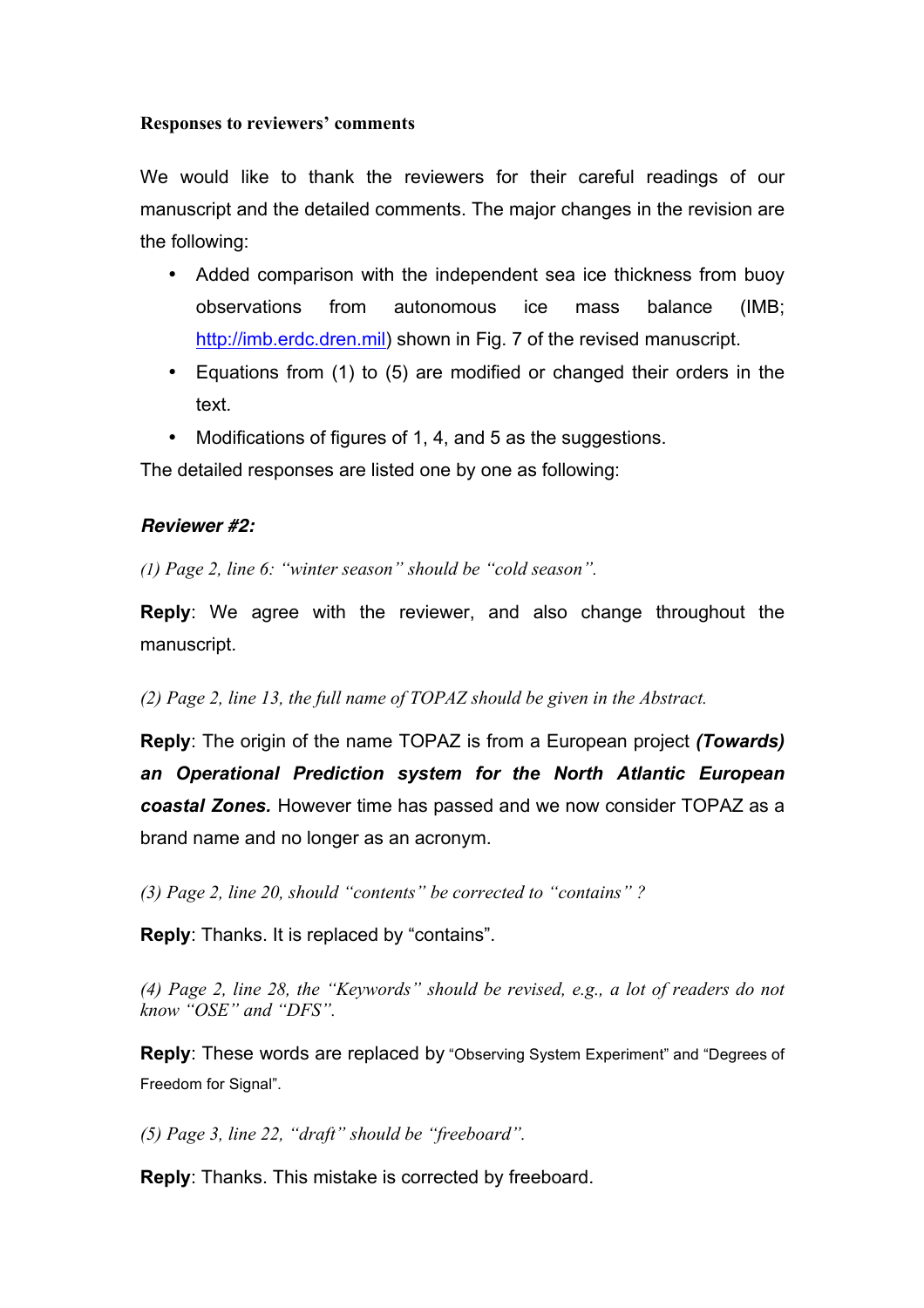*(6) Page 4, line 13: Yang et al. (2015) should be (2014).* 

**Reply**: Thanks. The reference is corrected by Yang et al. (2014).

*(7) Page 4, line 14: "LSEIK" should be defined.* 

**Reply**: It is defined by with the Localized Singular Evolutive Interpolated Kalman filter (LSEIK, *ref*. Nerger et al., 2005).

*(8) Page 4, line 26, "Xie et al., 2016" is frequently referred in this MS, this should be corrected, as it has not been accepted, the authors even have not tell us the journal they submitted to.* 

**Reply**: Xie et al. (2016) was submitted to *Ocean Science discussion* at the moment, and is available online as doi:10.5194/os-2016-38. http://www.oceansci-discuss.net/os-2016-38/

*(9) Page 7, line 15, is "TOPAZ equivalent ice thickness" "TOPAZ model mean ice thick- ness"?* 

**Reply**: This statement is modified as "The TOPAZ ice thicknesses shown in Fig.2 are at the same locations and times as the observations."

*(10) Page 7, line 17, "RMSD" is not defined here.* 

**Reply**: Thanks. This definition is added.

*(11) Page 7, line 29, you only assimilate the SMOS data less than 0.40 m, why not 0.50 m? As you referred, "the penetration depth into sea ice is about 0.5 m". Although you mentioned that "the effect of ice melting may lead to a saturation thickness of less than 0.4 m", but for this paper, you run the experiments in the cold season, basically there is no melting in the sea ice surface. If you increase the upper limit, more SMOS observation data is available, thus stronger influence/correction to the TOPAZ system is expected. In Yang et al. (2014), they use an upper limit of 1.0 m.* 

**Reply**: It is correct that by raising the threshold to 1 m we would increase the influence of the observation. However the observation error becomes very large above 0.4 m, so we do not expect that we are loosing much information (see also Fig. A in the answer to Reviewer #1). The main motivation for rejecting the observation above this threshold is that there is an obvious bias between model and observation beyond this threshold. Data assimilation with bias is problematic because the correction of the bias may be transferred to